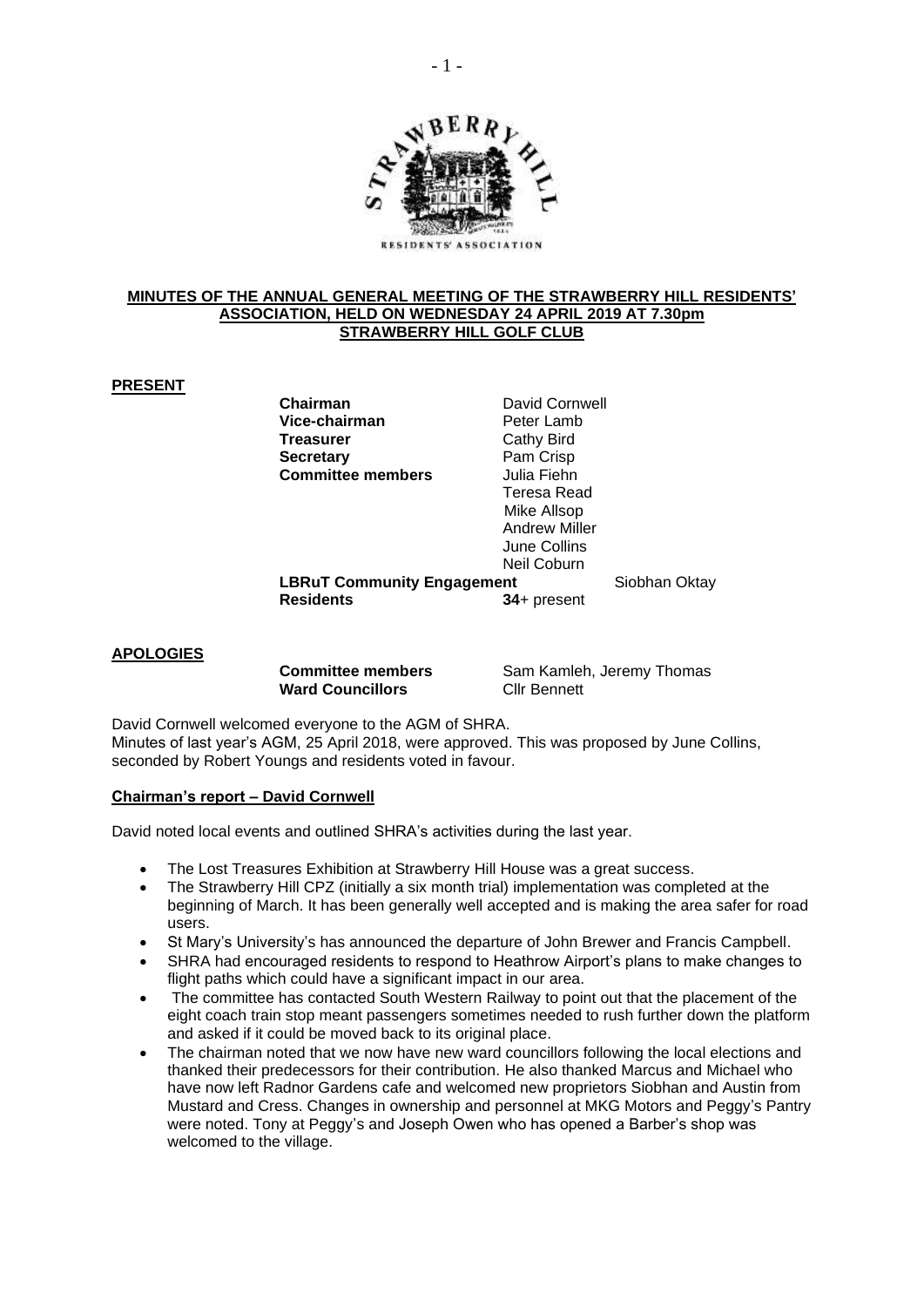- David thanked residents for their support of SHRA which has resulted in an increase of subscription income. We held a summer get together in Radnor Gardens and our annual carol singing event returned to Wellesley Parade by the Christmas tree organised by SHRA.
- The chairman thanked St Mary's University for printing the paperwork for the AGM

Comments on the chairman's report were invited. Two residents of Strawberry Hill Road said that since the SH CPZ implementation they now have problems with cars blocking access to their drives. A resident of Clive Road said they had similar problems. Residents said the lack of yellow lines was confusing for some visitors and the timing meant two parking vouchers were needed for a day's parking. The chairman encouraged residents to pass these comments on to the council for inclusion in their review. A resident of Tower Road said they had a problem with students dropping rubbish in their gardens. SHRA will follow this up with St Mary's.

# **Treasurers Report – Cathy Bird**

Cathy thanked John Naish for verifying the accounts. She thanked residents who have subscribed to the association resulting in a welcome increase to our funds. Late advertising payments and the receipt of two grants from LBRuT make annual comparison difficult. We received a donation in memory of former secretary Clare Phelps. This will be used to provide plants for the planter which is kindly maintained by Sally Cornwell.

David thanked Cathy for her work as Treasurer.

Mike Allsop said that it had been a quiet year for planning issues. SHRA responded to St Catherine's school's application for an all weather pitch on part of Pope's former garden. This was refused but the school are appealing. SHRA suggested conditions re timing of use and extent of excavation impact. Julia Fiehn thanked distributors of the Bulletin and said that we will continue to produce it in hard copy. She thanked Peter Lamb for his excellent 'Hunt for Heroes' series of articles. A new series of Streetwise articles is being researched and SHRA has also launched a House History service. In a bid to save costs we will continue to look for someone to volunteer to help with layout of the Bulletin. SHRA has a presence on Facebook, Twitter, Instagram and Nextdoor.

## **Election of SHRA committee**

Following the revised constitution, it was noted that Mike Allsop, Cathy Bird, Pam Crisp, David Cornwell, Julia Fiehn, Peter Lamb, Andrew Miller, Sam Kamleh, Jeremy Thomas, June Collins and Teresa Read had been properly nominated to the committee The following officers were appointed by the committee: David Cornwell as chairman, Andrew Miller as Vice Chairman, Pam Crisp as Secretary, Cathy Bird as Treasurer. Neil Coburn has resigned from the committee because of increased work commitments. David thanked Peter Lamb for his work as Vice Chair. He also thanked Neil for his contribution to the committee and wished him well.

## **Any Other Business**

Siobhan Oktay from the borough's Community Engagement Team advised residents that the next Community Conversation will be held at Waldegrave school on 15 October. Applications are invited for the Community Fund which comes from new developments. Next year ward based budgets will be launched.

A resident said that large groups of teenagers congregate in Radnor Gardens on Friday and Saturday evenings and residents are disturbed by the sound of screaming. This will be followed up with the Police Liaison Group and Safer Neighbourhood Team.

A resident thanked the SHRA committee for their work in the neighbourhood.

David concluded the business part of the meeting and invited Robert Youngs from Pope's Grotto Trust to receive a cheque from the proceeds of the Carol singing collection. Robert said it is the 300<sup>th</sup> anniversary of Alexander Pope's arrival in Twickenham which started the development of the area. A final appeal for funds will hopefully result in completion of the restoration of the Grotto.

David then welcomed Heidi Shrimpton from Spear who thanked him for the cheque, again from the carol singing collection. Spear started in the area 30 years ago and supports rough sleepers with outreach services and a hostel in Richmond. Over 60 people were helped by them last year.